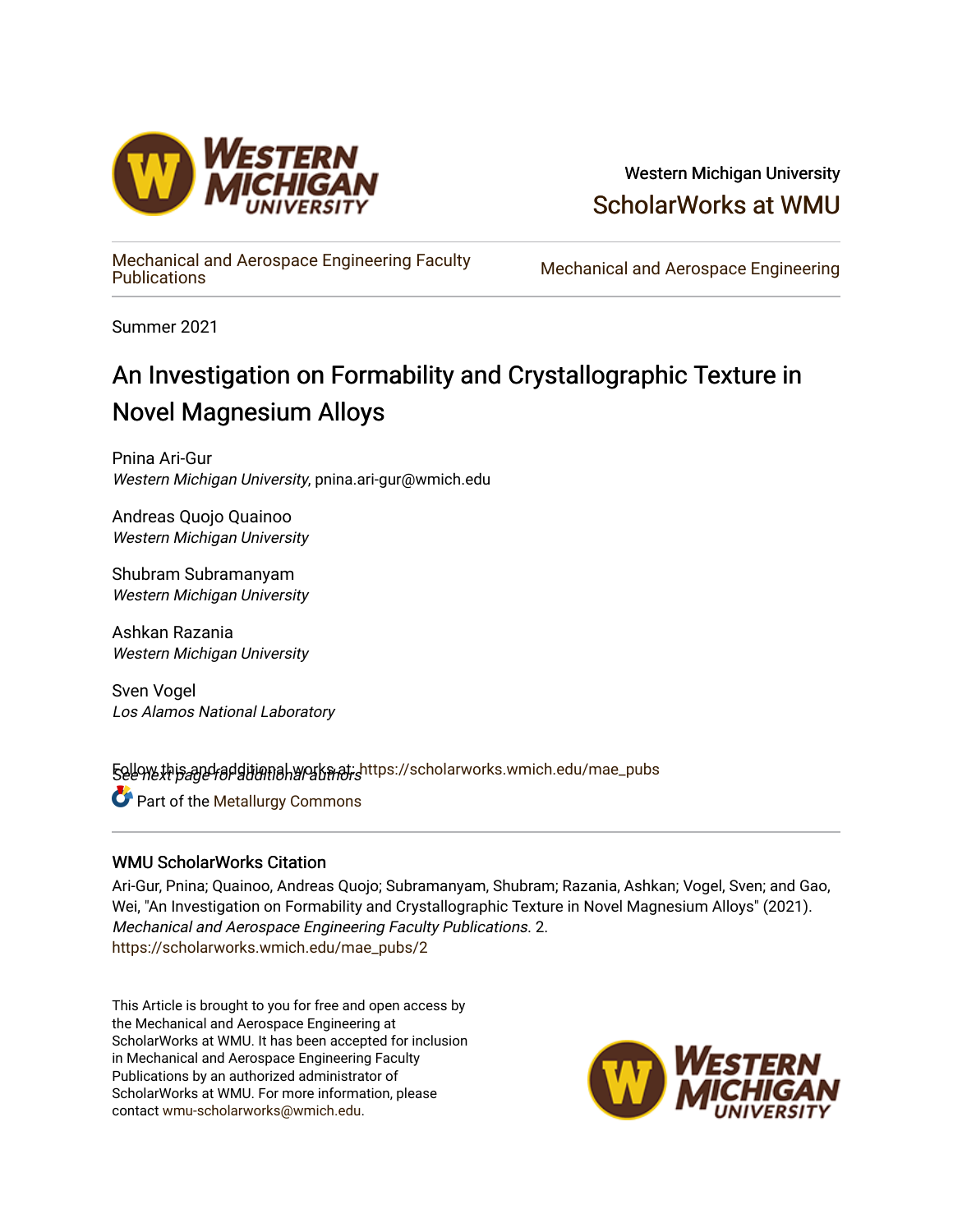## Authors

Pnina Ari-Gur, Andreas Quojo Quainoo, Shubram Subramanyam, Ashkan Razania, Sven Vogel, and Wei Gao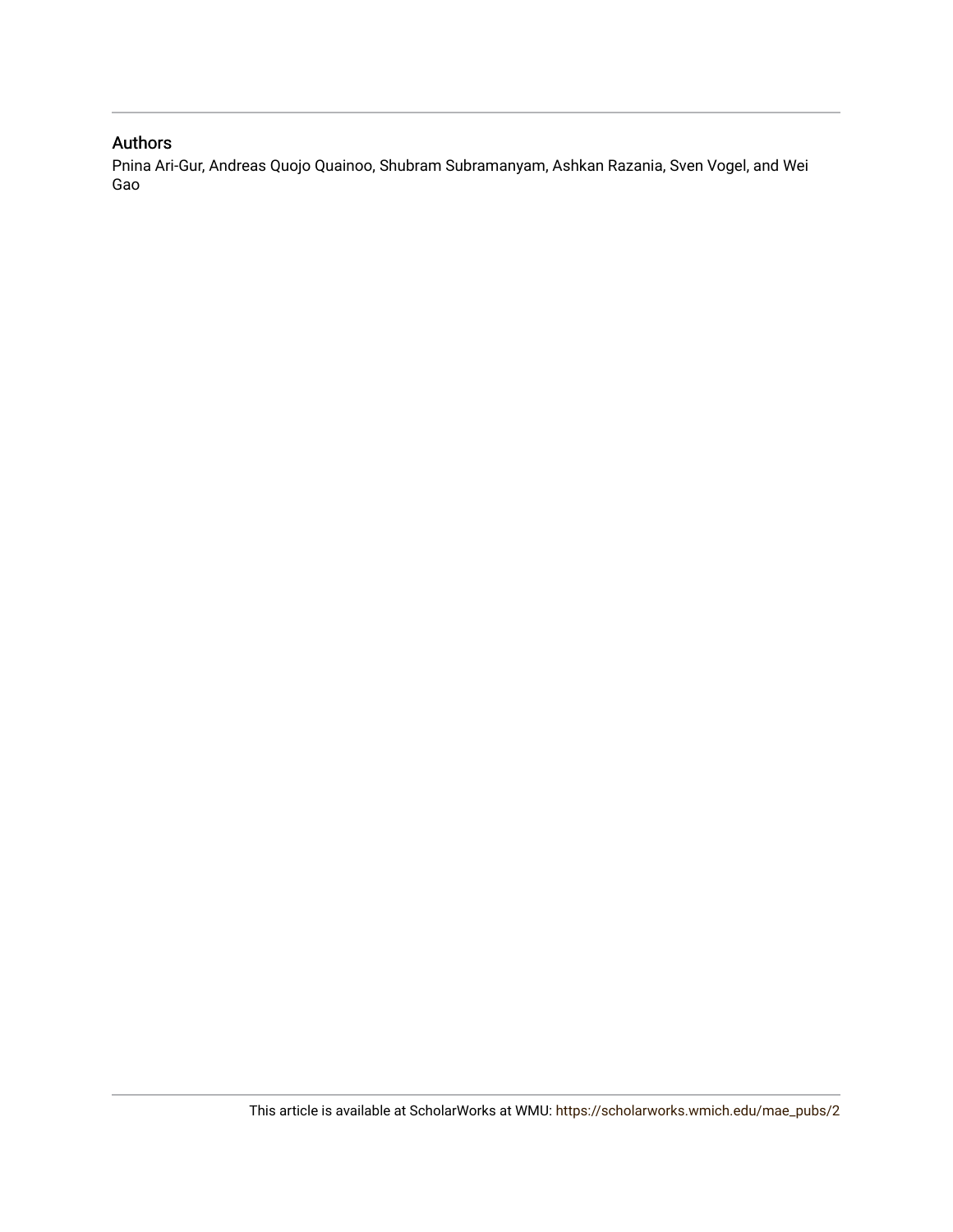# An Investigation on Formability and Crystallographic Texture in Novel Magnesium Alloys

### **Pnina Ari-Gur 1 , Andreas Quojo Quainoo<sup>1</sup> , Shubram Subramanyam<sup>1</sup> , Ashkan Razania <sup>1</sup> , Sven Vogel <sup>2</sup> ,Wei Gao<sup>3</sup>**

**<sup>1</sup>**Department of Mechanical and Aerospace Engineering, Western Michigan University, Kalamazoo, MI 49008, <sup>2</sup>Materials Science and Technical Division, Los Alamos National Laboratory, MST-8, MS G755, Los Alamos, NM 87545, <sup>3</sup> Department of Chemical and Materials Engineering, Faculty of Engineering, The Univer[sity of Auckland, Auckland](mailto:pnina.ari-gur@wmich.edu) 1010, New Zealand Email: pnina.ari-gur@wmich.edu

### **Abstract**

Magnesium alloys offer many advantages. They offer very low density and good strength. They also offer good damping properties. One of the industries where reducing component weight is the automotive industry. That makes the magnesium alloys good candidates for these applications. Reduced weight of an automobile means also lower fuel consumption. The hexagonal closed packed structure of magnesium, lends itself to strong mechanical anisotropy. In the current work, neutron diffraction was used to study the crystallographic texture developed in novel magnesium alloys during cold rolling operations. The texture was compared with that developed in the commercial AZ-31 magnesium alloy. Tests were run at the High-Pressure-Preferred-Orientation (HIPPO) beam line at Los Alamos National Lab. The texture was then analyzed using pole figures, created using the Material Analysis Using Diffraction (MAUD) software.

### **Introduction**

Magnesium alloys have high strength-to-weight ratio and that makes them an attractive substitution to heavier alloys, including the light-weight aluminum. In addition, magnesium alloys offer good damping properties [1, 2]. Plastic deformation in Mg alloys is strongly affected by the initial texture, and by process conditions, since the operation of nonbasal slip systems require thermal activation [3]. The insufficient number of slip and twinning systems, results in the magnesium alloy demonstrating poor formability at room temperature. This low ductility has prevented their wide-spread application as cold-formed components [4]. The hexagonal closed packed (HCP) structure of magnesium, lends itself to strong mechanical anisotropy, especially when a significant crystallographic texture is present. Other properties, such as damping strongly depend on the texture [1, 2]. *HCP* metals can be classified into two groups according to their principal slip systems: basal slip metals (e.g. Mg and Zn), and prismatic slip metals (e.g. Ti and Zr). When the *c/a* ratio of the *HCP* lattice differs from the ideal value (1.633), the relative close packing of the crystal planes will vary. These changes influence the slip behavior during plastic deformation [5]. In some *HCP* metals like Mg, with limited ductility, twinning only works by the most common types of twins [6]. Operating a particular twinning system depends not only on the magnitude of the shear stress, but also on the *c/a* ratio. For pure Mg the ratio is 1.624 (close to the ideal 1.633). The *c/a* ratio may be altered by alloying elements; and this may change the active slip systems at RT. Work by Gao and Liu [7] on AZ-31 alloyed with small addition of Sn and Pb showed improved ductility. The present work was aimed at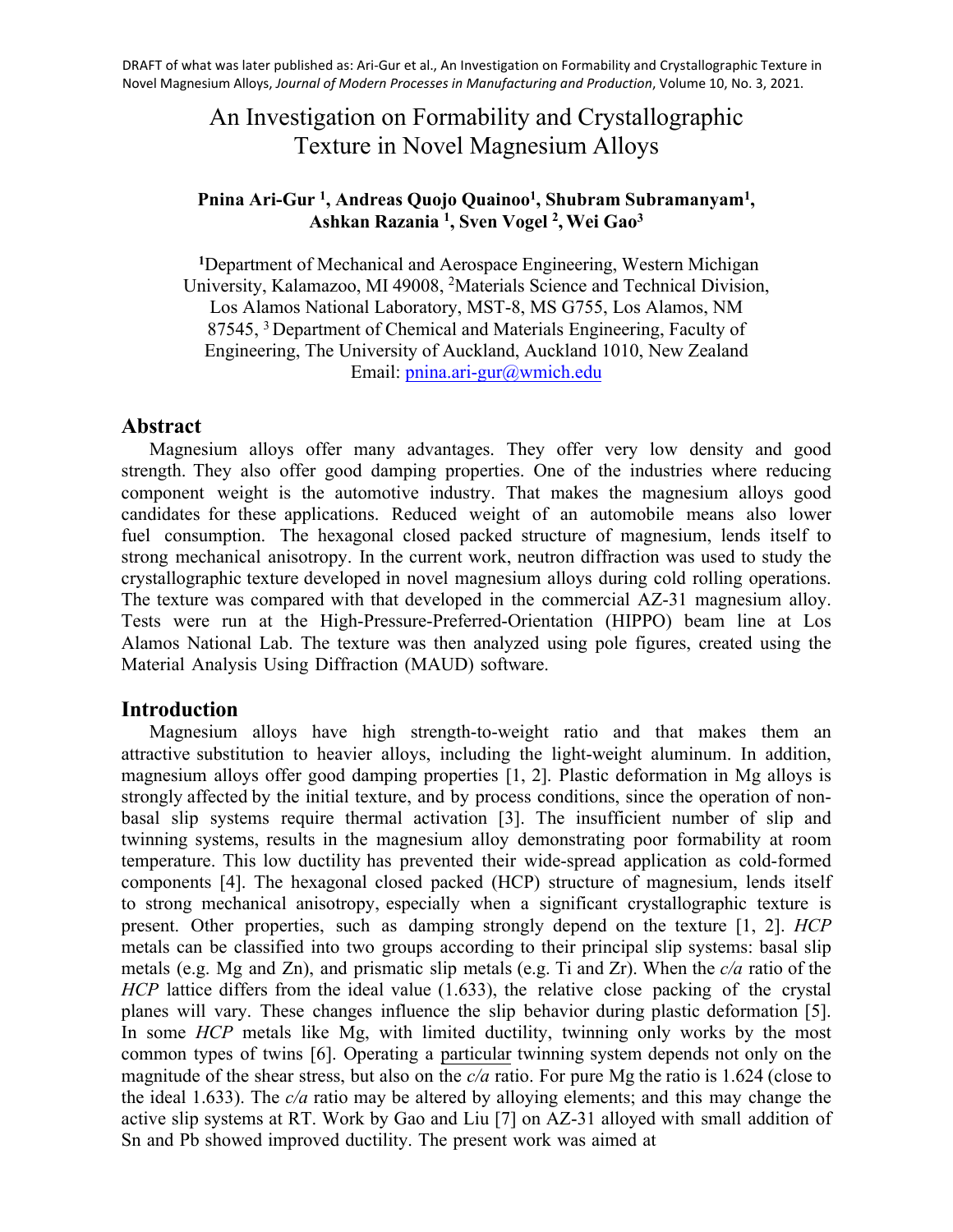analyzing the crystallographic texture developed in these novel magnesium alloys during cold rolling operations. The baseline for comparison was commercial AZ-31.

#### **Experimental description**

The alloys were prepared at the Light Metal Centre, University of Auckland, New Zealand. [Gao et al. Private communications]. They were made by melting commercially pure metals in a low carbon steel crucible under RJ-2 fusing agent. The melt was stirred to ensure homogeneity and cast into pre-heated (523 K) iron molds. The casting temperature was 983 K.

Three Mg alloys were studied; their compositions are described in Table 1.

| <b>Alloy</b>     | <b>Composition</b>        |  |
|------------------|---------------------------|--|
| AZ31 (reference) | $96\%Mg-3\%Al-1\%Zn$      |  |
| $AZ31-2Sn$       | 94%Mg-3%Al-1%Zn-2%Sn      |  |
| $AZ31-2Sn-1Pb$   | 93%Mg-3%Al-1%Zn-2%Sn-1%Pb |  |

| $Table 1$ : Alloys composition |  |
|--------------------------------|--|
|--------------------------------|--|

The geometry and procedure for cold rolling of the samples is described in Fig. 1



Table 2: Samples nomenclature

| <b>Alloy</b>   | <b>Section No.</b> | <b>Sample ID</b> | % RA  |
|----------------|--------------------|------------------|-------|
| AZ31           |                    | $R-1$            | 8.80  |
| AZ31           |                    | $R-10$           | 23.19 |
| $AZ31-2Sn$     |                    | $Sn-1$           | 7.85  |
| $AZ31-2Sn$     | l ()               | $Sn-10$          | 21.10 |
| $AZ31-2Sn-1Pb$ |                    | $Pb-1$           | 7.20  |
| $AZ31-2Sn-1Pb$ |                    | $Pb-10$          | 21 11 |

X-ray diffraction was conducted on the surface perpendicular to the RD-TD plane (i.e. on the RD-ND plane). Panalytical X-ray diffractometer with CuKα radiation was used. The system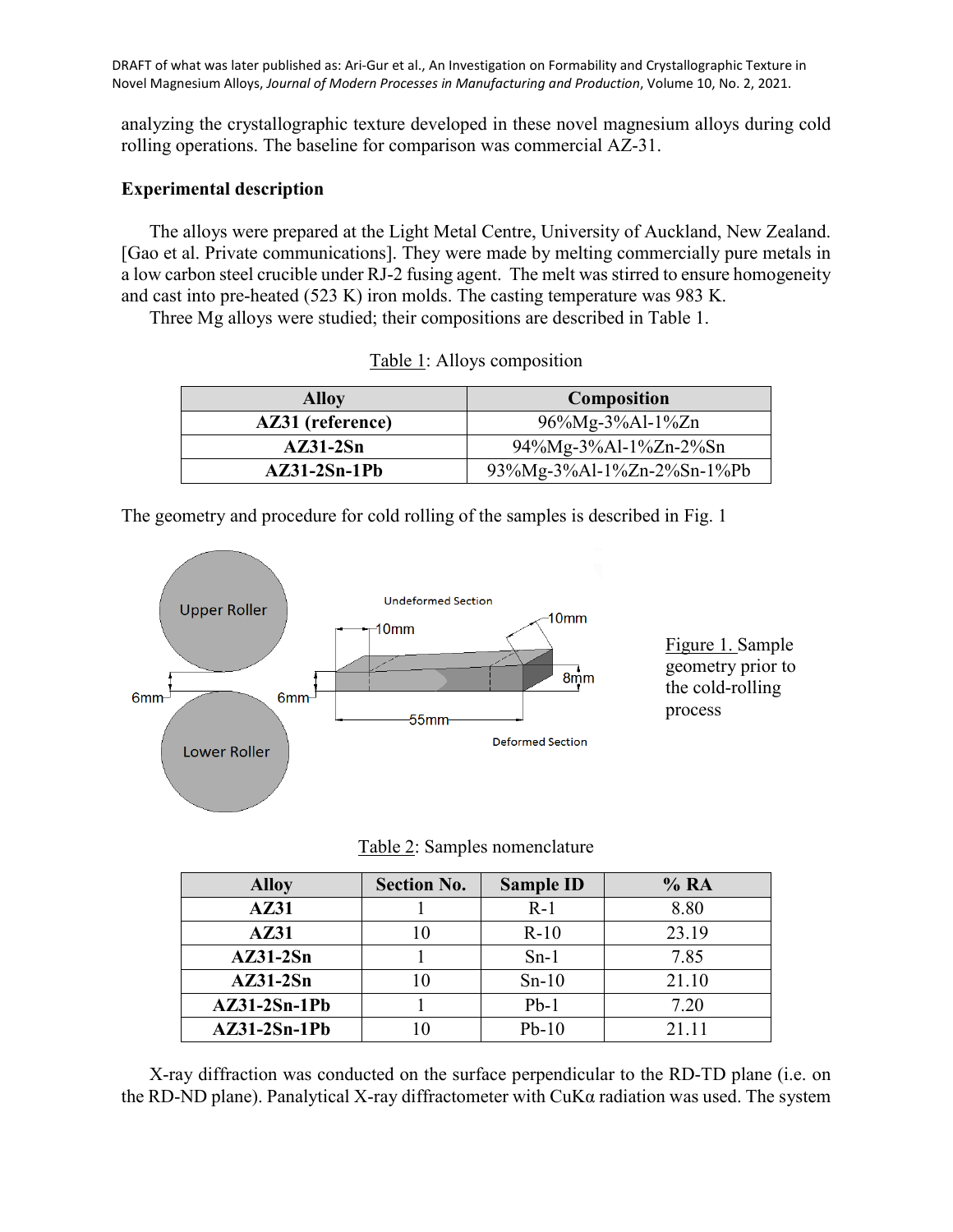is equipped with a monochromator, a stepping motor and an MDI control and digital output.

Neutron diffraction tests were conducted at the High-Pressure-Preferred-Orientation (HIPPO) beam line at Los Alamos National Laboratory. It is designed to collect data for texture analysis. The crystallographic preferred orientation was analyzed using pole figures, created from the data using the Material Analysis Using Diffraction (MAUD) software [8].

#### **Results and discussion**

X-ray diffractograms of the samples are shown in Fig. 2 (a-c). Comparison was made between the diffractogram of the slightly deformed alloys and the highly deformed ones, as well as between the different alloys. Most notable in all is the absence of the basal plane reflection in the highly deformed sample. This is a result of the strong texture developed that causes the basal plane to rotate to the rolling plane. Some small differences between the three alloys can be seen too. Most notable is the strengthening of the pyramidal plane in the RD-ND plane in the reference alloy (AZ-31). Because the information obtained from the X-ray diffraction is limited to some 50 µm under the surface, and it provides data only about crystallographic planes parallel to the surface, neutron diffraction was performed that provides information over the whole volume as well as complete pole figures.



Figure2. X-ray diffraction of the three alloys before rolling and after heavy deformation

Pole figures of the three alloys are shown in Fig. 3 (basal plane {0001}) and in Fig. 4 (prismatic plane  $\{10\overline{1}0\}$ ).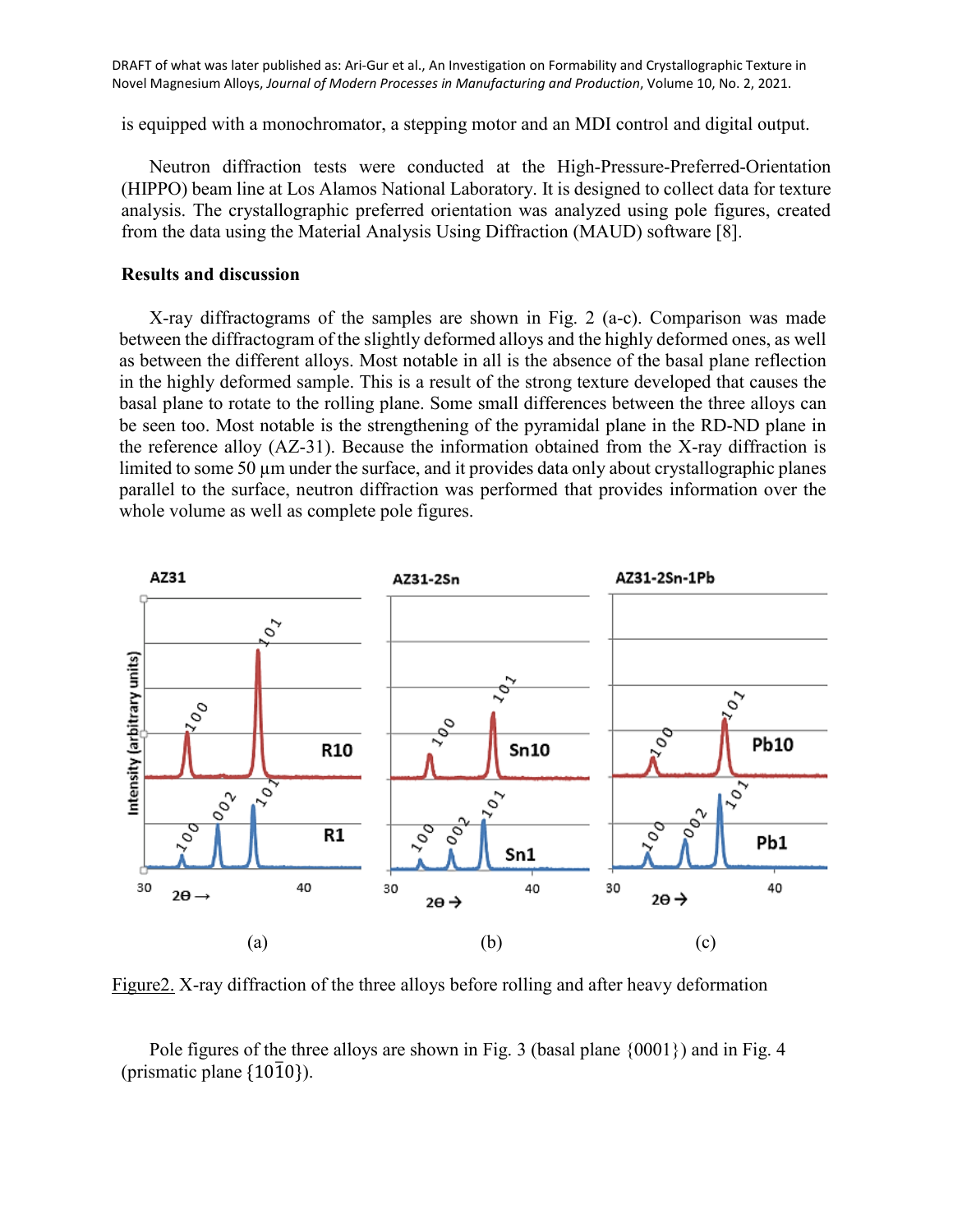



From the pole figures, it is evident that the initial texture is far from being random. Comparing with Fig.1 at Wang and Huang [9], it is seen that after more than 20% engineering strain ('highly deformed'), the texture of the three alloys is mostly a {0001} fiber texture. The strength of the texture somewhat differs between the three alloys, but its nature remains the same. The slight deviation from a perfect fiber texture, results from the initial texture at the "slightly deformed" state. At that state, it can be characterized as a weak  $\{10\overline{10}\}$ <0001> texture. During rolling, this texture is first "destroyed" and then the fiber texture gradually develops.

#### **Conclusions**

Rolling ductile Mg alloys (AZ31 plus Sn and Pb), develops {0001} fiber texture similar in nature to the one found in unalloyed Mg [2]. It is concluded that the same slip systems and twinning mechanism operate, and the source of the observed difference in mechanical behavior [10] has other sources, such as microstructure and precipitates formed with the addition of the new elements.

#### **Acknowledgements**

The authors are grateful for the samples received from the Light Metals Center, at the University of Auckland, New Zealand (Drs. Wei Gao and Tainping Zhu), and to students Andreas Erbisch, Ernesto J Matos Ojeda, Alejandro Carrasco Pena, and Francisco a Yaporgenao for their assistance.